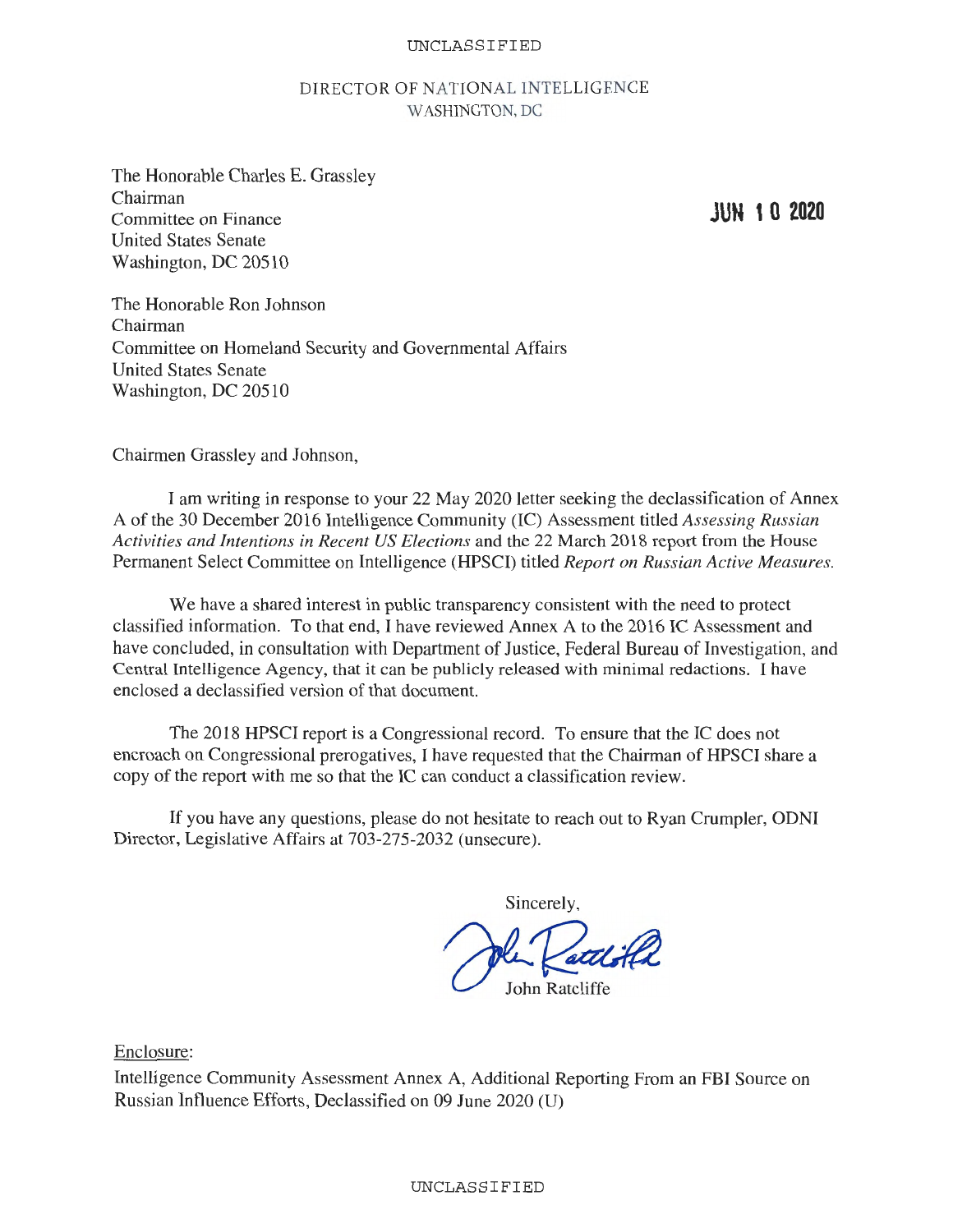Cc: Acting Chairman Marco Rubio Vice Chairman Mark R. Warner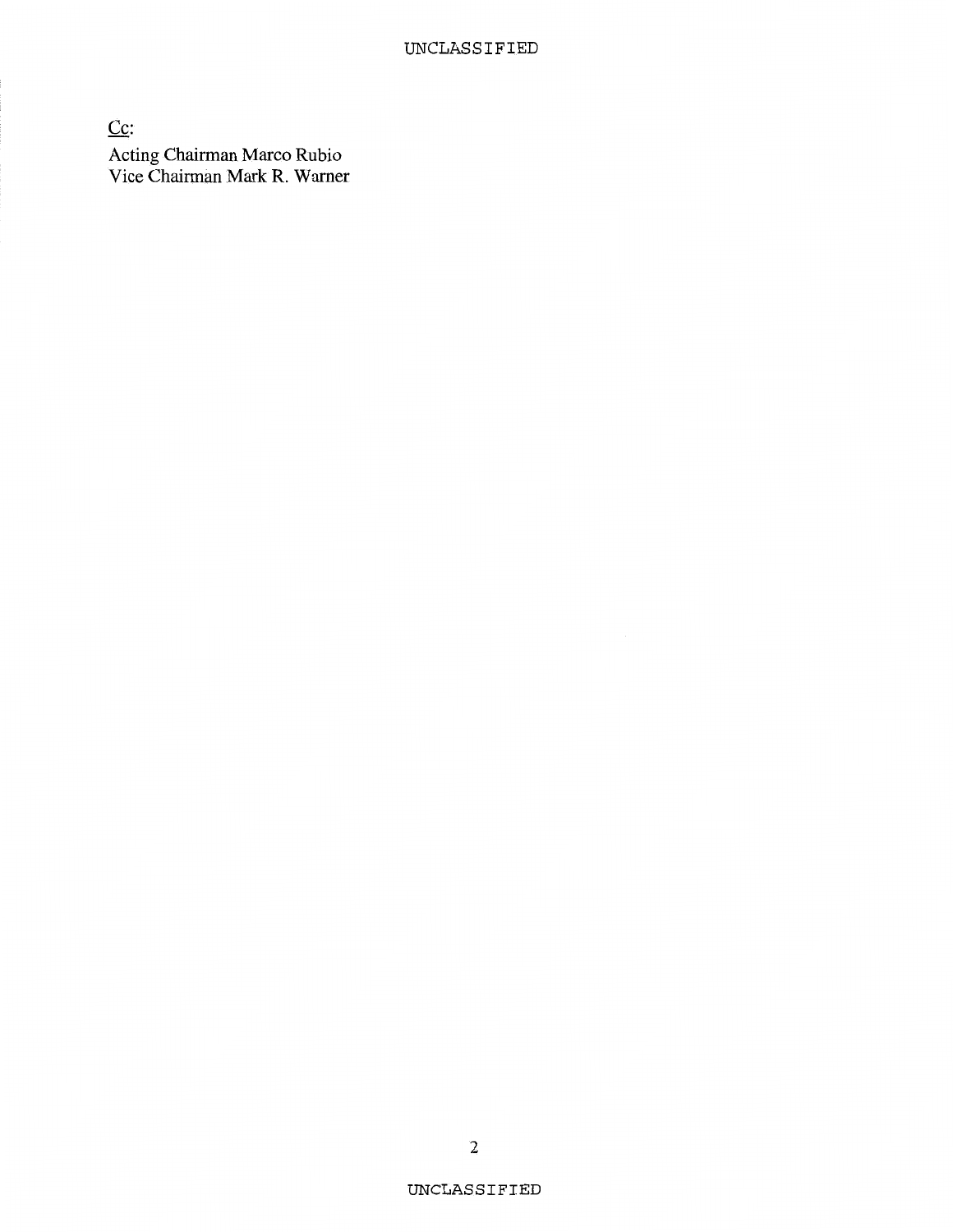## (U) Annex A



Additional Reporting From an FBI Source on Russian Influence Efforts

An FEI cource, using both identified and unidentified subsources, volunteered highly politically ientifive information from the summer to the fall of 2016 on Russian influence efforts aimed at the US presidential election. We have only limited corroboration of the source's reporting in this case and did not use it to reach the analytic condusions of the CIA/FBI/NSA assessment.

- The source is an executive of a private business intelligence firm and a former employee of a friendly foreign intelligence service who has been compensated for previous reporting over the past three years. The source maintains and collects information from a layered network of identified and unidentified subsources, some of which has been corroborated in the past. The source collected this information on behalf of private clients and was not compensated for it by the FBL
- The source's reporting appears to have been acquired by multiple Western press. organization: starbng in October.

Etime of the FBI source's reporting is consistent with the judgments in this becoment. The FBI source claimed, for example, that Putin ordered the influence effort with the aim of defeating Secretary Clinton, whom Pubn 'feared and hated,"

> The FBI source quoted three sub-sources who eported that Moscow's aim in its campaign was to upend the international liberal order. cause tensions with European allies, shift US policy on key Russian interests, and undermine US politics regardless of the electoral result,

- The FBI source also quoted a subsource who said that the Kremlin was providing a select number of Russian journalists with privileged access to pre-published Wikileaks material on Clinton and other Democratic Party officials, and that Russian journalists were being pressured not to publish critical pieces on the President-elect or favorable stones on Clinton, consistent with our assessments of Russian state control of the media and its demonstrated preference for the President-elect.
- The FBI source also reported that the Kremlin curbed its influence to following the media outcry in the US in late July and August, and that Puton regretted his decision to intervene.

The most politically sensitive claims by the FBI source alleged a close relationship between the dent-elect and the Kremim. The source claimed that the President-elect and his top campaign